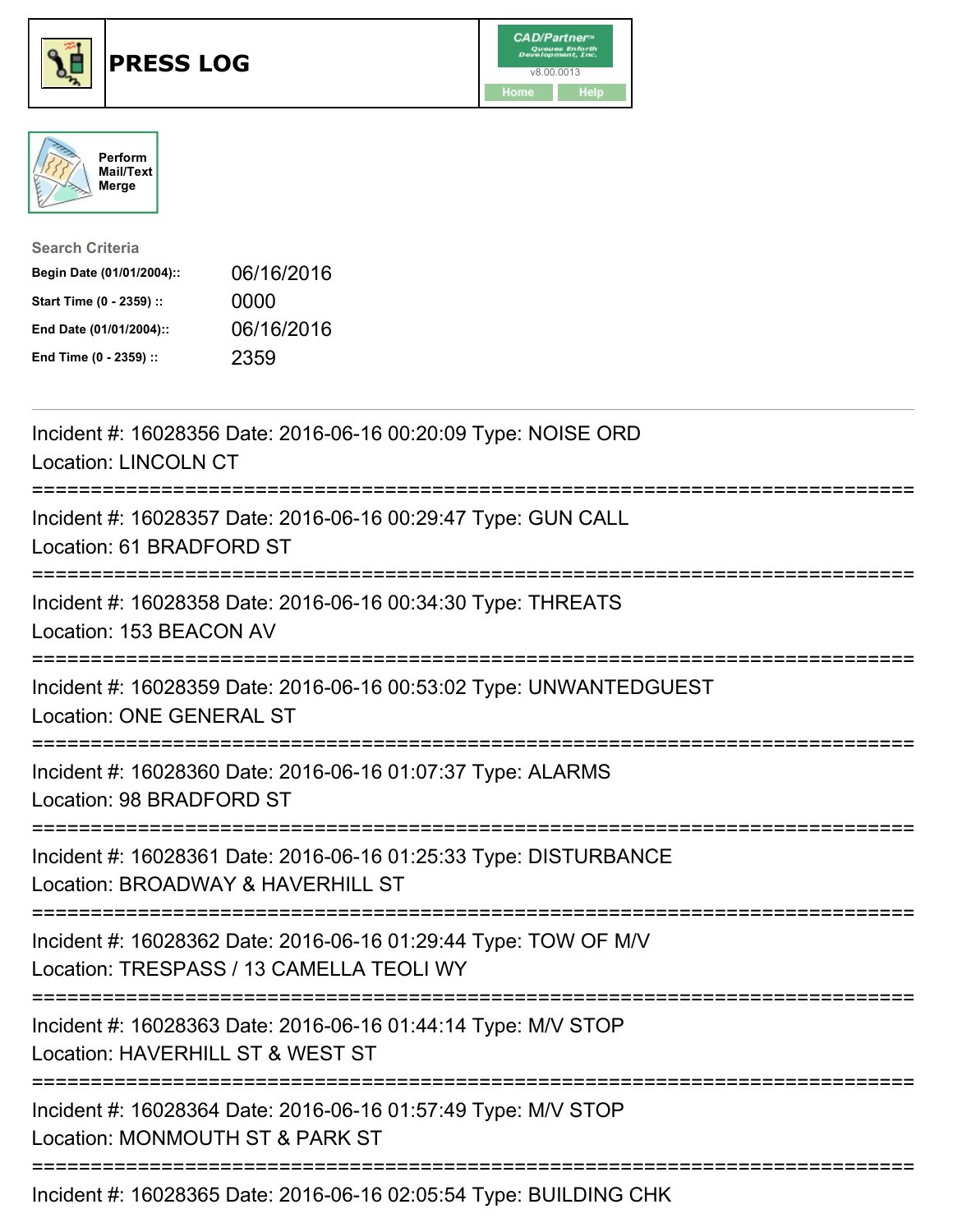Location: 182 COMMON ST

| Incident #: 16028366 Date: 2016-06-16 02:10:25 Type: BUILDING CHK<br>Location: SANTO DOMINGO LIQUORS / 419 HAMPSHIRE  |
|-----------------------------------------------------------------------------------------------------------------------|
| Incident #: 16028367 Date: 2016-06-16 02:11:00 Type: M/V STOP<br><b>Location: HIGH ST</b>                             |
| Incident #: 16028368 Date: 2016-06-16 02:16:38 Type: M/V STOP<br><b>Location: TENNEY ST</b>                           |
| Incident #: 16028369 Date: 2016-06-16 02:24:29 Type: M/V STOP<br>Location: ANDOVER ST & STATE ST                      |
| Incident #: 16028370 Date: 2016-06-16 02:30:34 Type: M/V STOP<br><b>Location: 1 BENNINGTON ST</b>                     |
| Incident #: 16028371 Date: 2016-06-16 02:31:19 Type: BUILDING CHK<br>Location: HAPPY TIME LAUNDRY MAT / 191 PARKER ST |
| Incident #: 16028372 Date: 2016-06-16 02:38:09 Type: BUILDING CHK<br>Location: 379 WINTHROP AV                        |
| Incident #: 16028373 Date: 2016-06-16 02:40:41 Type: BUILDING CHK<br>Location: GEISLER STATE POOL / 50 HIGH ST        |
| Incident #: 16028374 Date: 2016-06-16 02:48:50 Type: M/V STOP<br><b>Location: 87 NEWBURY ST</b>                       |
| Incident #: 16028375 Date: 2016-06-16 02:53:44 Type: BUILDING CHK<br>Location: MCDONALDS / 50 BROADWAY                |
| Incident #: 16028376 Date: 2016-06-16 03:02:27 Type: M/V STOP<br>Location: BROADWAY & TREMONT ST                      |
| Incident #: 16028377 Date: 2016-06-16 03:05:45 Type: M/V STOP<br>Location: HAMPSHIRE ST & LOWELL ST                   |
| Incident #: 16028378 Date: 2016-06-16 03:09:11 Type: BUILDING CHK<br>Location: 380 BROADWAY                           |
| Incident #: 16028379 Date: 2016-06-16 03:10:54 Type: BUILDING CHK                                                     |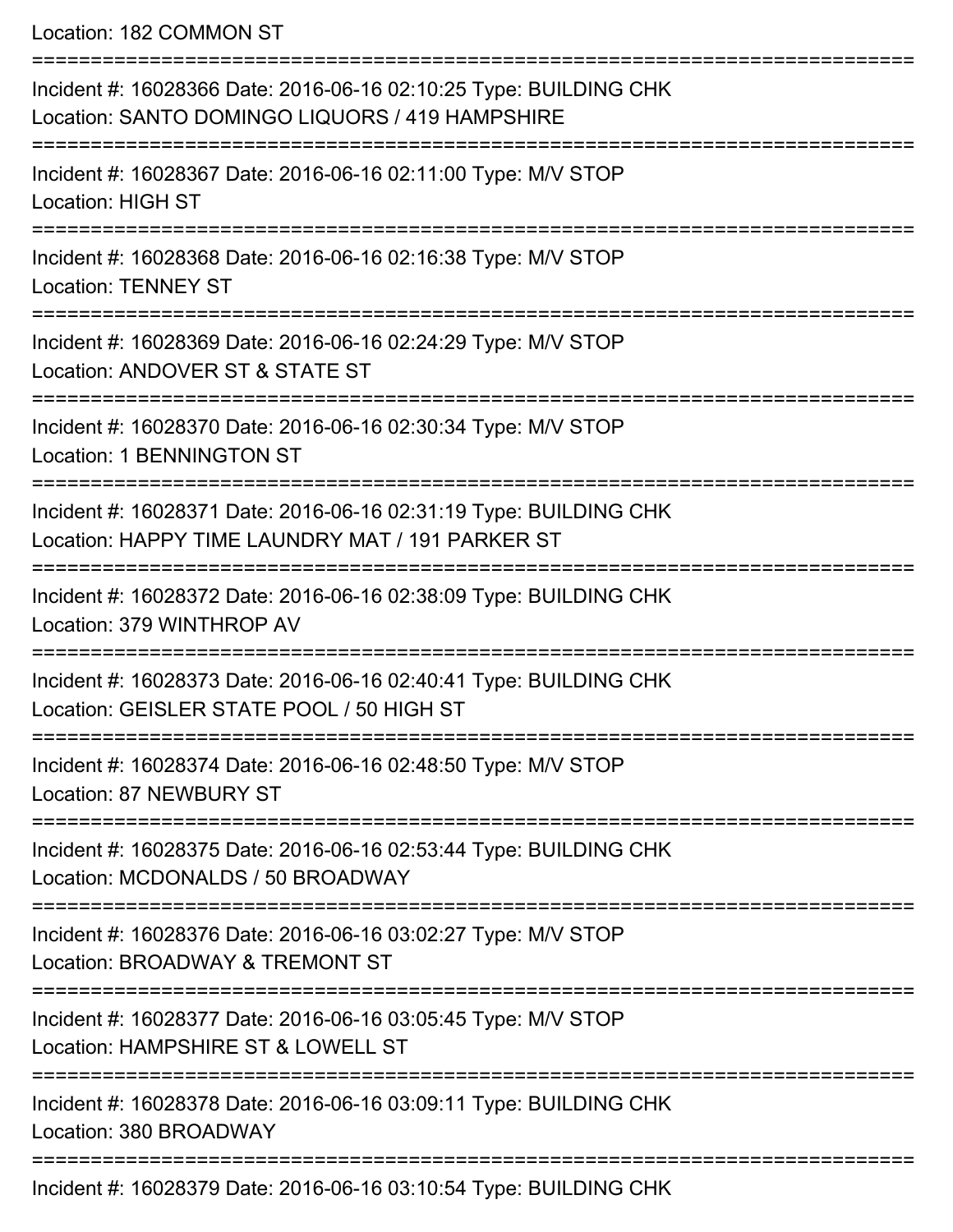| Incident #: 16028380 Date: 2016-06-16 03:11:31 Type: LOUD NOISE<br>Location: 75 BROOK ST                         |
|------------------------------------------------------------------------------------------------------------------|
| Incident #: 16028381 Date: 2016-06-16 03:22:53 Type: BUILDING CHK<br>Location: 421 S BROADWAY                    |
| Incident #: 16028382 Date: 2016-06-16 03:23:44 Type: BUILDING CHK<br>Location: 235 WINTHROP AV                   |
| Incident #: 16028383 Date: 2016-06-16 03:53:46 Type: MAL DAMAGE<br>Location: 84 MARGIN ST                        |
| Incident #: 16028384 Date: 2016-06-16 05:16:40 Type: ALARMS<br>Location: MARIA ALCANTAR BUSN. / 530 BROADWAY     |
| Incident #: 16028385 Date: 2016-06-16 05:38:44 Type: B&E/MV/PAST<br>Location: 74 WATER ST                        |
| Incident #: 16028386 Date: 2016-06-16 06:30:13 Type: HIT & RUN M/V<br>Location: 47 MAY ST                        |
| Incident #: 16028387 Date: 2016-06-16 06:36:08 Type: M/V STOP<br>Location: ANDOVER ST & PARKER ST                |
| Incident #: 16028388 Date: 2016-06-16 06:38:33 Type: CK WELL BEING<br><b>Location: MERRIMACK ST</b>              |
| Incident #: 16028389 Date: 2016-06-16 06:56:36 Type: PARK & WALK<br>Location: 205 BROADWAY                       |
| Incident #: 16028390 Date: 2016-06-16 07:22:21 Type: KEEP PEACE<br>Location: 599 CANAL ST                        |
| Incident #: 16028391 Date: 2016-06-16 07:44:07 Type: INVESTIGATION<br>Location: GUILMETTE SCHOOL / 80 BODWELL ST |
| Incident #: 16028392 Date: 2016-06-16 08:08:15 Type: WARRANT SERVE<br>Location: METHUEN MASS / 13 CENTRE ST      |
| Incident #: 16028393 Date: 2016-06-16 08:10:45 Type: ALARMS                                                      |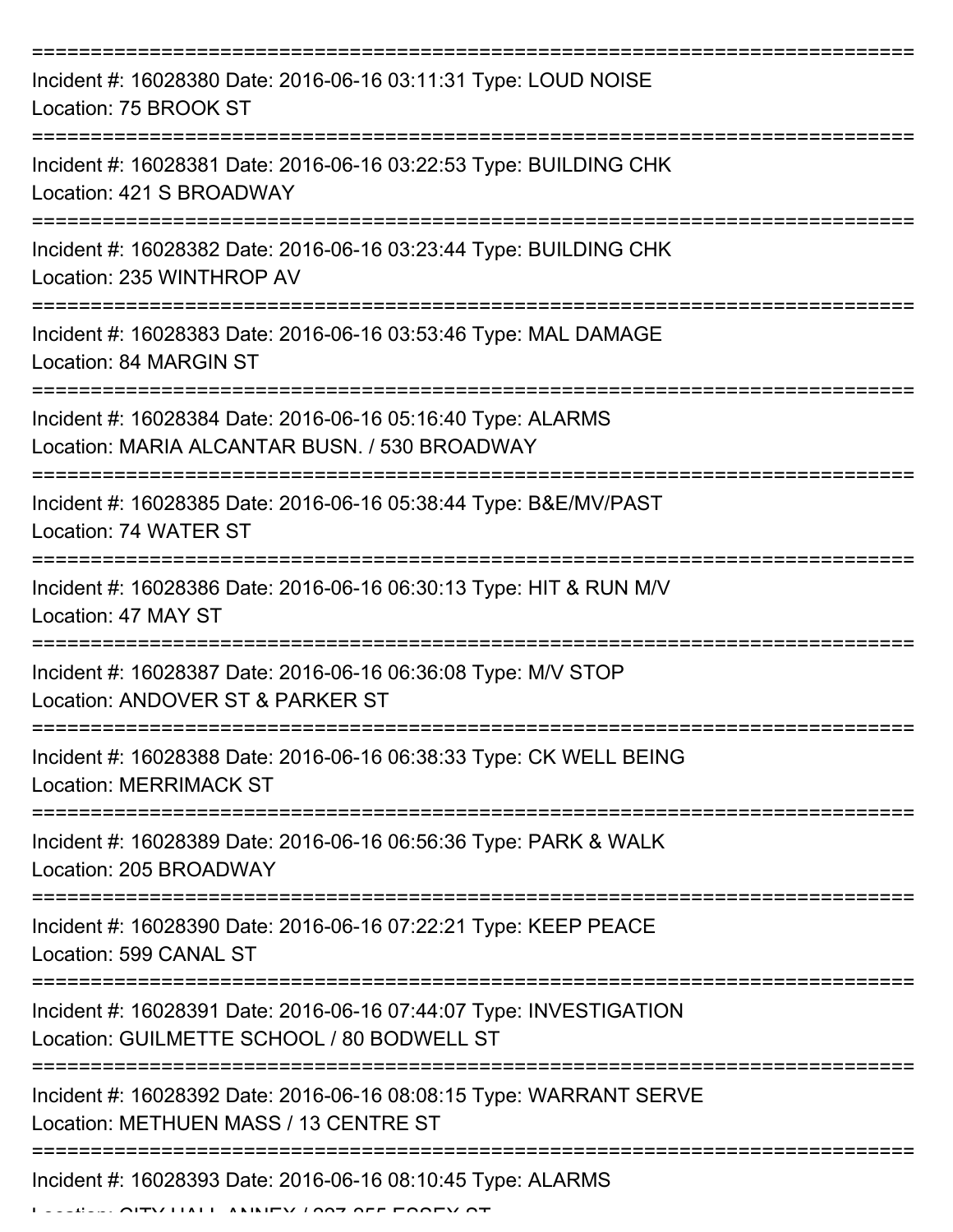| Incident #: 16028394 Date: 2016-06-16 08:13:22 Type: ANIMAL COMPL<br>Location: HAVERHILL ST & LAWRENCE               |
|----------------------------------------------------------------------------------------------------------------------|
| Incident #: 16028395 Date: 2016-06-16 08:15:02 Type: LARCENY/PAST<br>Location: NISSAN / 1 COMMONWEALTH DR            |
| Incident #: 16028396 Date: 2016-06-16 08:27:08 Type: M/V STOP<br><b>Location: WEARE ST</b>                           |
| Incident #: 16028397 Date: 2016-06-16 08:29:28 Type: ALARM/BURG<br>Location: LITTLE CAR SERVICES / 20 EMBANKMENT RD  |
| Incident #: 16028398 Date: 2016-06-16 08:38:38 Type: B&E/MV/PAST<br>Location: 44 CENTRE ST FL 2                      |
| Incident #: 16028399 Date: 2016-06-16 08:40:30 Type: TRESPASSING<br>Location: 390 S UNION                            |
| Incident #: 16028400 Date: 2016-06-16 09:02:51 Type: PARK & WALK<br>Location: BRADFORD ST & BROADWAY                 |
| Incident #: 16028401 Date: 2016-06-16 09:06:53 Type: MV/BLOCKING<br><b>Location: 18 FRANKLIN ST</b>                  |
| Incident #: 16028402 Date: 2016-06-16 09:22:52 Type: SUS PERS/MV<br>Location: 131 SPRINGFIELD ST                     |
| Incident #: 16028403 Date: 2016-06-16 09:24:15 Type: CK WELL BEING<br>Location: FRANKLIN ST & HAVERHILL ST           |
| Incident #: 16028404 Date: 2016-06-16 09:25:56 Type: CK WELL BEING<br>Location: BUCKLEY GARAGE / COMMON ST & JACKSON |
| Incident #: 16028405 Date: 2016-06-16 09:28:43 Type: THREATS<br>Location: 454 HAVERHILL ST #2B                       |
| Incident #: 16028406 Date: 2016-06-16 09:34:09 Type: M/V STOP<br>Location: ANDOVER ST & S UNION ST                   |
| Incident #: 16028407 Date: 2016-06-16 09:51:38 Type: ALARM/BURG                                                      |

Location: A DIDCEWOOD CID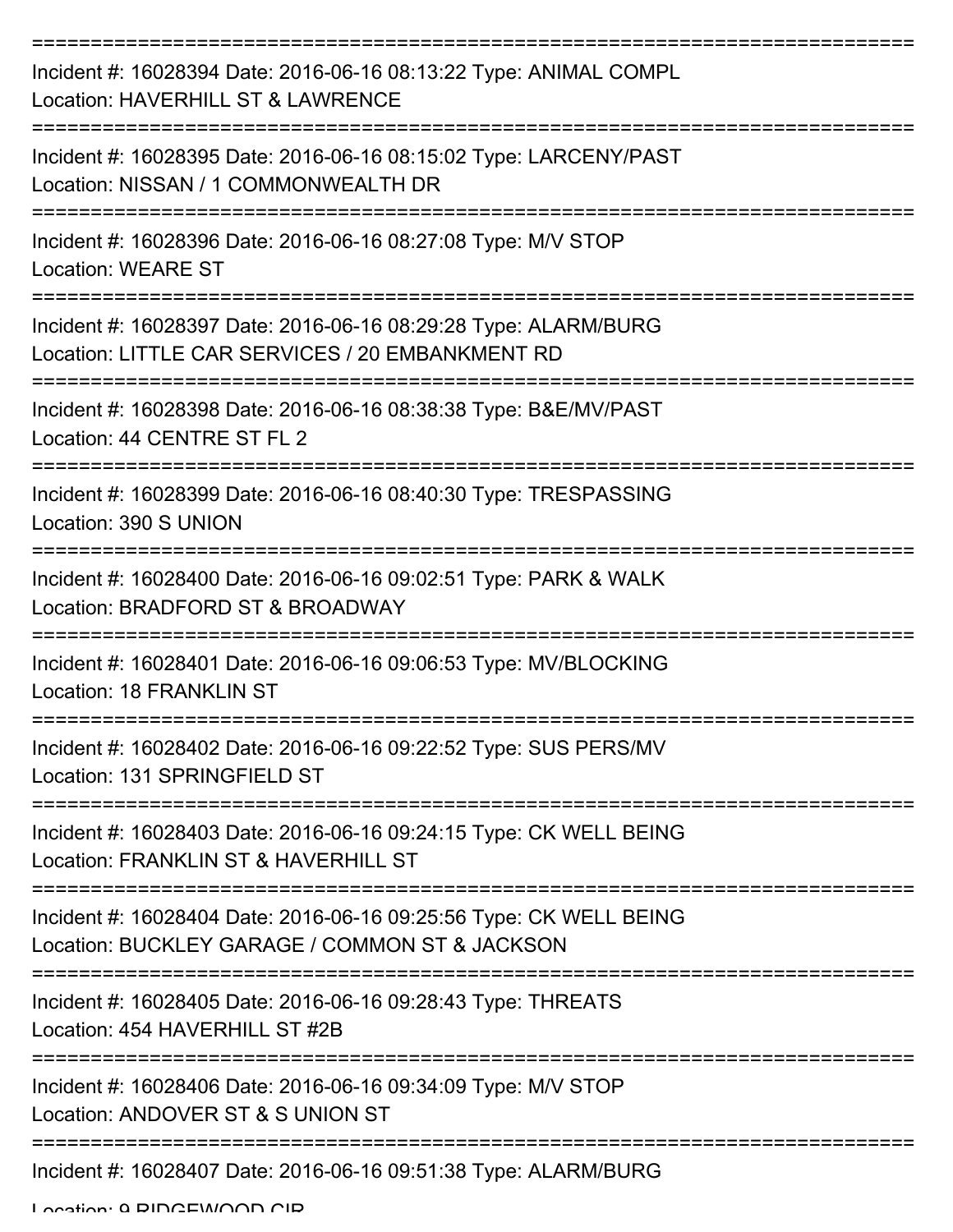| Incident #: 16028408 Date: 2016-06-16 10:09:17 Type: PARK & WALK<br>Location: BRADFORD ST & BROADWAY                              |
|-----------------------------------------------------------------------------------------------------------------------------------|
| Incident #: 16028409 Date: 2016-06-16 10:12:13 Type: SUS PERS/MV<br>Location: 12 DIAMOND ST                                       |
| Incident #: 16028410 Date: 2016-06-16 10:13:19 Type: AUTO ACC/NO PI<br>Location: E HAVERHILL ST & MARSTON ST<br>----------------- |
| Incident #: 16028411 Date: 2016-06-16 10:17:36 Type: LOST PROPERTY<br>Location: 16 BEACON AV #13                                  |
| Incident #: 16028412 Date: 2016-06-16 10:37:05 Type: LIC PLATE STO<br>Location: 403 ANDOVER ST                                    |
| Incident #: 16028413 Date: 2016-06-16 10:40:19 Type: M/V STOP<br>Location: BOXFORD ST & WINTHROP AV                               |
| Incident #: 16028414 Date: 2016-06-16 10:44:36 Type: M/V STOP<br>Location: 598 ESSEX ST                                           |
| Incident #: 16028415 Date: 2016-06-16 10:48:46 Type: LARCENY/PAST<br>Location: 39 CHELMSFORD ST                                   |
| Incident #: 16028416 Date: 2016-06-16 10:53:45 Type: THREATS<br>Location: 114 ABBOTT ST #3 L                                      |
| Incident #: 16028417 Date: 2016-06-16 11:03:25 Type: MEDIC SUPPORT<br>Location: SAFE HAVEN / 87 SUMMER ST                         |
| Incident #: 16028418 Date: 2016-06-16 11:03:56 Type: STOLEN PROP<br><b>Location: WEST ST</b>                                      |
| Incident #: 16028419 Date: 2016-06-16 11:25:12 Type: SUS PERS/MV<br>Location: 62 RAILROAD ST                                      |
| Incident #: 16028420 Date: 2016-06-16 11:29:56 Type: NOTIFICATION<br>Location: 105 FARNHAM ST                                     |
| Incident #: 16028421 Date: 2016-06-16 11:34:16 Type: NEIGHBOR PROB<br>Location: 203 CRAWFORD ST #2                                |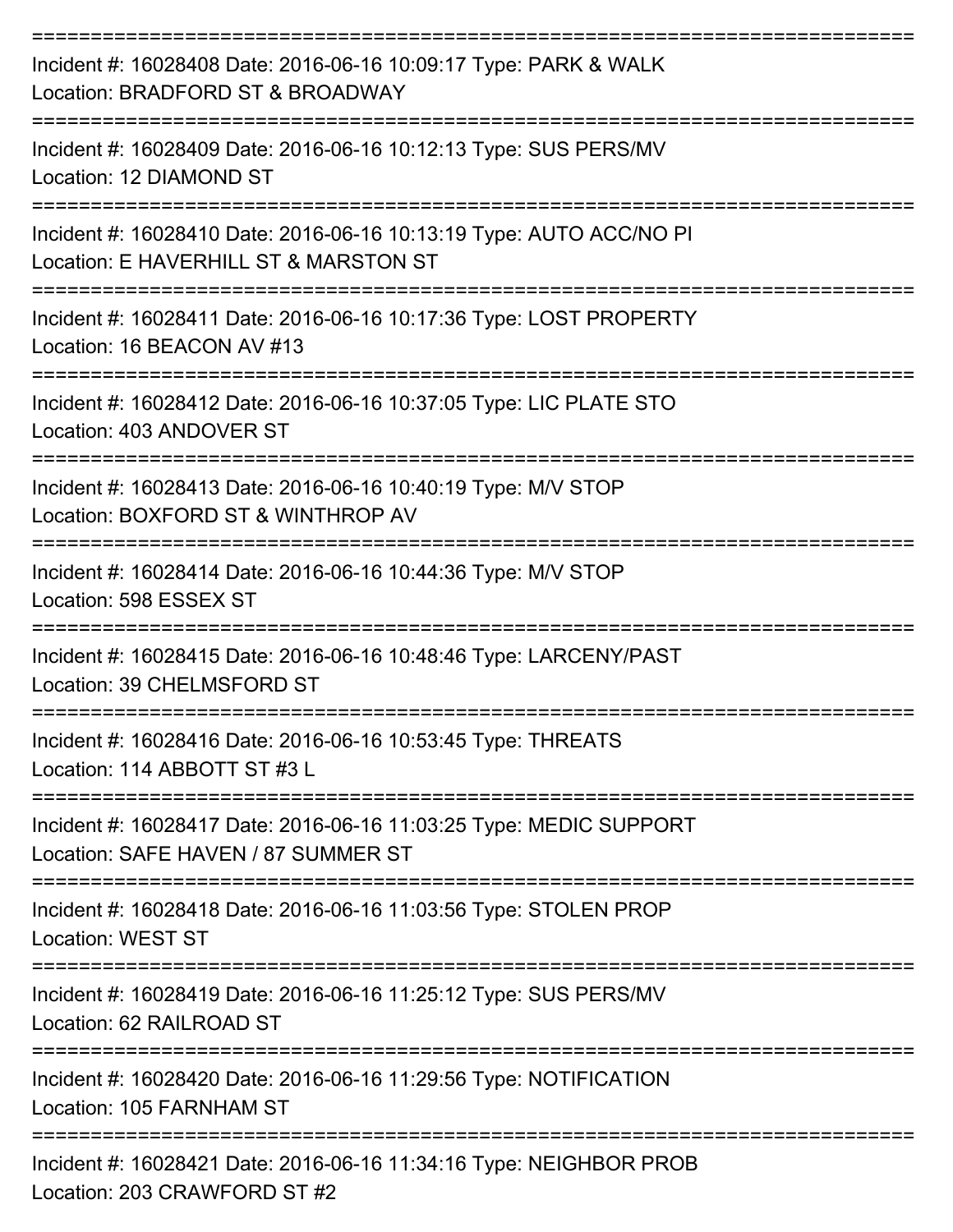| Incident #: 16028422 Date: 2016-06-16 11:51:12 Type: ANIMAL COMPL<br>Location: 12 BROOK ST                                      |
|---------------------------------------------------------------------------------------------------------------------------------|
| Incident #: 16028423 Date: 2016-06-16 12:05:15 Type: PARK & WALK<br>Location: BRADFORD ST & BROADWAY                            |
| Incident #: 16028424 Date: 2016-06-16 12:06:09 Type: STOL/MV/PAS<br>Location: 374 S BROADWAY<br>=============================== |
| Incident #: 16028425 Date: 2016-06-16 12:07:49 Type: SUS PERS/MV<br>Location: 245 PROSPECT ST                                   |
| Incident #: 16028426 Date: 2016-06-16 12:12:47 Type: M/V STOP<br>Location: BRADFORD ST & FRANKLIN ST                            |
| Incident #: 16028427 Date: 2016-06-16 12:27:52 Type: B&E/PAST<br>Location: 06 BORDER ST                                         |
| Incident #: 16028429 Date: 2016-06-16 12:37:38 Type: KEEP PEACE<br>Location: 65 PARK ST #14                                     |
| Incident #: 16028428 Date: 2016-06-16 12:39:35 Type: ANIMAL COMPL<br>Location: 40 GLENN ST                                      |
| Incident #: 16028430 Date: 2016-06-16 12:47:28 Type: SUS PERS/MV<br>Location: 137 LAWRENCE ST                                   |
| Incident #: 16028431 Date: 2016-06-16 13:00:36 Type: TRESPASSING<br>Location: 1 GENERAL ST                                      |
| Incident #: 16028432 Date: 2016-06-16 13:03:06 Type: PARK & WALK<br>Location: MARKET ST & S UNION ST                            |
| Incident #: 16028433 Date: 2016-06-16 13:08:37 Type: TOW OF M/V<br>Location: 10 PROSPECT CT                                     |
| Incident #: 16028434 Date: 2016-06-16 13:20:07 Type: M/V STOP<br>Location: 205 BROADWAY                                         |
| Incident #: 16028435 Date: 2016-06-16 13:25:32 Type: UNWANTEDGUEST<br>Location: 71 BERKELEY ST FL 1                             |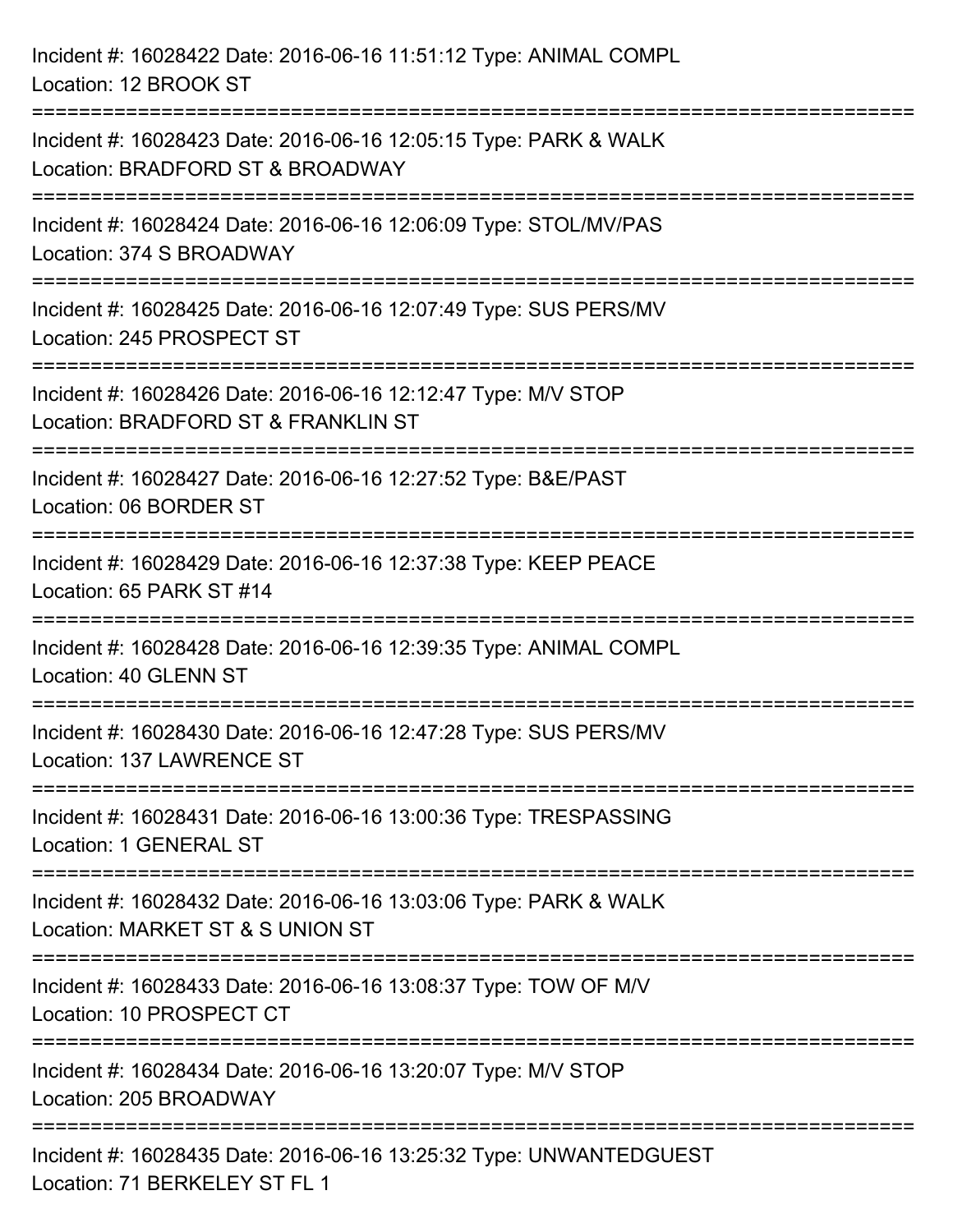| Incident #: 16028436 Date: 2016-06-16 13:29:21 Type: M/V STOP<br>Location: BROADWAY & LOWELL ST                                  |
|----------------------------------------------------------------------------------------------------------------------------------|
| Incident #: 16028437 Date: 2016-06-16 13:32:36 Type: KEEP PEACE<br>Location: 275 WATER ST                                        |
| Incident #: 16028438 Date: 2016-06-16 13:35:17 Type: DRUG VIO<br>Location: CEDAR ST & CHARDON ST                                 |
| Incident #: 16028439 Date: 2016-06-16 13:41:49 Type: ALARM/BURG<br>Location: 451 HOWARD ST                                       |
| Incident #: 16028440 Date: 2016-06-16 13:42:15 Type: M/V STOP<br>Location: BROADWAY & LOWELL ST<br>:=======================      |
| Incident #: 16028441 Date: 2016-06-16 13:53:51 Type: M/V STOP<br>Location: BROADWAY & LOWELL ST                                  |
| Incident #: 16028442 Date: 2016-06-16 13:59:35 Type: M/V STOP<br>Location: BROADWAY & LOWELL ST                                  |
| Incident #: 16028443 Date: 2016-06-16 14:00:53 Type: PARK & WALK<br>Location: MARKET ST & S UNION ST                             |
| Incident #: 16028444 Date: 2016-06-16 14:04:30 Type: WARRANT SERVE<br>Location: ANDOVER ST & S UNION ST                          |
| Incident #: 16028445 Date: 2016-06-16 14:06:15 Type: M/V STOP<br>Location: BROADWAY & LOWELL ST<br>============================= |
| Incident #: 16028446 Date: 2016-06-16 14:10:26 Type: STOL/MV/PAS<br>Location: 61-63 AMES ST                                      |
| Incident #: 16028447 Date: 2016-06-16 14:11:14 Type: M/V STOP<br>Location: BROADWAY & LOWELL ST                                  |
| Incident #: 16028448 Date: 2016-06-16 14:24:01 Type: SUS PERS/MV<br>Location: 106 EVERETT ST<br>=================                |
| Incident #: 16028451 Date: 2016-06-16 14:28:49 Type: LARCENY/PAST<br>Location: 615 BROADWAY                                      |

===========================================================================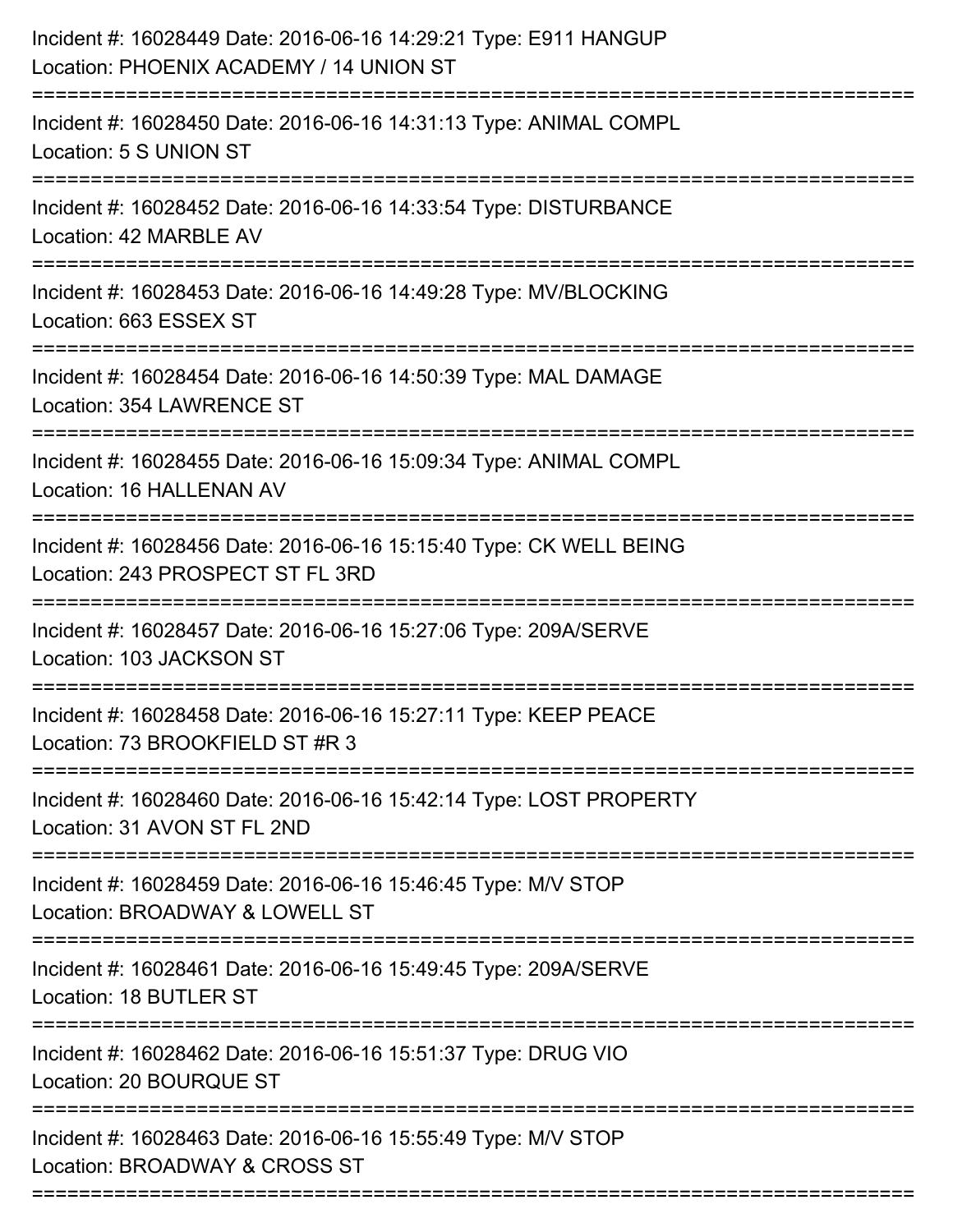Location: BROADWAY & LOWELL ST =========================================================================== Incident #: 16028465 Date: 2016-06-16 15:59:25 Type: 209A/SERVE Location: 12 CANTERBURY ST =========================================================================== Incident #: 16028466 Date: 2016-06-16 16:03:21 Type: M/V STOP Location: BROADWAY & LOWELL ST =========================================================================== Incident #: 16028467 Date: 2016-06-16 16:16:28 Type: MISSING PERS Location: 10 SAXONIA AV =========================================================================== Incident #: 16028468 Date: 2016-06-16 16:20:05 Type: DISTURBANCE Location: 153 FARNHAM ST FL 2ND =========================================================================== Incident #: 16028469 Date: 2016-06-16 16:29:49 Type: 209A/SERVE Location: 16 GROVE ST =========================================================================== Incident #: 16028470 Date: 2016-06-16 16:37:26 Type: M/V STOP Location: BRADFORD ST & BROADWAY =========================================================================== Incident #: 16028471 Date: 2016-06-16 16:38:09 Type: LARCENY/PAST Location: 83 SPRUCE ST =========================================================================== Incident #: 16028472 Date: 2016-06-16 16:40:14 Type: AUTO ACC/UNK PI Location: MERRIMACK ST & S UNION ST =========================================================================== Incident #: 16028473 Date: 2016-06-16 16:45:18 Type: ANIMAL COMPL Location: 29 BOSTON ST =========================================================================== Incident #: 16028474 Date: 2016-06-16 16:50:58 Type: SUICIDE ATTEMPT Location: 99 SUMMER ST FL 2R =========================================================================== Incident #: 16028476 Date: 2016-06-16 16:51:56 Type: INVESTIGATION Location: 50 FOREST ST =========================================================================== Incident #: 16028475 Date: 2016-06-16 16:52:09 Type: MAN DOWN Location: BROADWAY AV & WEST ST =========================================================================== Incident #: 16028477 Date: 2016-06-16 17:00:16 Type: VIO 209A Location: CROWN FRIED CHICKEN / 205 BROADWAY ===========================================================================

Incident #: 16028 Date: 2016 06 16 17:11:11 Type: 2016 06 16 17:11:11 Type: AUTO ACC/NO.<br>.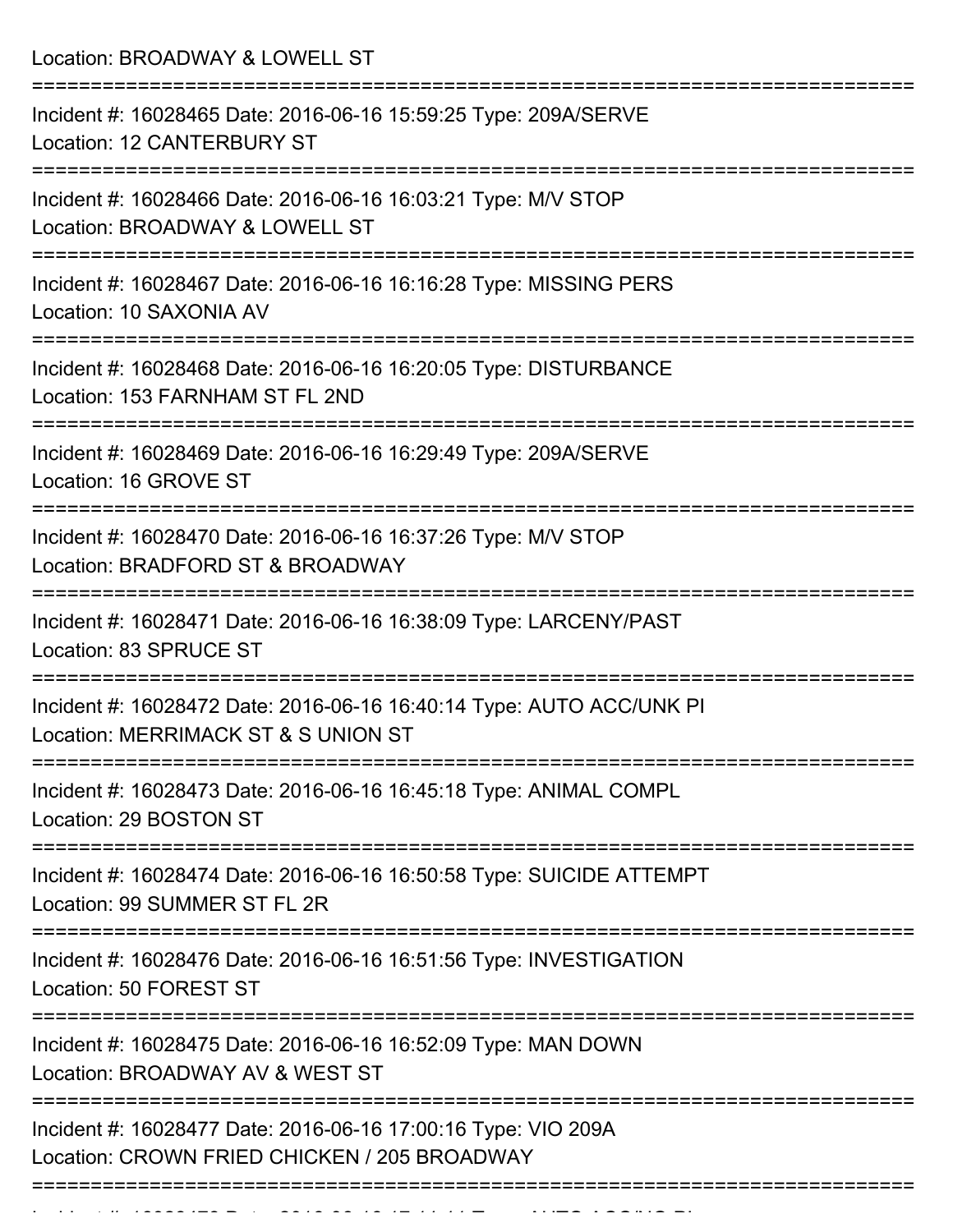| Incident #: 16028479 Date: 2016-06-16 17:11:51 Type: DOMESTIC/PROG<br>Location: 138 BOWDOIN ST<br>Incident #: 16028480 Date: 2016-06-16 17:15:04 Type: DISTURBANCE<br>Location: HESS / ARLINGTON ST & BROADWAY<br>Incident #: 16028481 Date: 2016-06-16 17:18:18 Type: M/V STOP<br>Location: BROADWAY & HAVERHILL ST<br>====================<br>Incident #: 16028482 Date: 2016-06-16 17:22:12 Type: MEDIC SUPPORT<br>Location: 40 LAWRENCE ST #358<br>Incident #: 16028483 Date: 2016-06-16 17:23:23 Type: HIT & RUN M/V<br>Location: 309 PARK ST<br>Incident #: 16028485 Date: 2016-06-16 17:32:55 Type: MV/BLOCKING<br>Location: 32 GALE ST<br>Incident #: 16028484 Date: 2016-06-16 17:34:04 Type: DISABLED MV<br>Location: 452 HAVERHILL ST<br>Incident #: 16028486 Date: 2016-06-16 17:44:15 Type: NOISE ORD<br>Location: BOAT RAMP / EATON<br>Incident #: 16028487 Date: 2016-06-16 17:44:22 Type: UNKNOWN PROB<br>Location: LOWELL ST & OXFORD ST<br>Incident #: 16028488 Date: 2016-06-16 17:47:24 Type: NOISE ORD<br>Location: 243 ERVING AV<br>================================<br>Incident #: 16028489 Date: 2016-06-16 17:52:54 Type: ANIMAL COMPL<br>Location: 8 MAURICE AV<br>Incident #: 16028490 Date: 2016-06-16 17:54:21 Type: GENERAL SERV<br>Location: BROADWAY & TREMONT ST<br>Incident #: 16028491 Date: 2016-06-16 17:55:04 Type: AUTO ACC/PI<br>Location: S UNION ST & WINTHROP AV | Location: MERR VALLEY CREDIT UNION / MERRIMACK ST |
|-------------------------------------------------------------------------------------------------------------------------------------------------------------------------------------------------------------------------------------------------------------------------------------------------------------------------------------------------------------------------------------------------------------------------------------------------------------------------------------------------------------------------------------------------------------------------------------------------------------------------------------------------------------------------------------------------------------------------------------------------------------------------------------------------------------------------------------------------------------------------------------------------------------------------------------------------------------------------------------------------------------------------------------------------------------------------------------------------------------------------------------------------------------------------------------------------------------------------------------------------------------------------------------------------------------------------------------------------------------------------------------------------------------|---------------------------------------------------|
|                                                                                                                                                                                                                                                                                                                                                                                                                                                                                                                                                                                                                                                                                                                                                                                                                                                                                                                                                                                                                                                                                                                                                                                                                                                                                                                                                                                                             |                                                   |
|                                                                                                                                                                                                                                                                                                                                                                                                                                                                                                                                                                                                                                                                                                                                                                                                                                                                                                                                                                                                                                                                                                                                                                                                                                                                                                                                                                                                             |                                                   |
|                                                                                                                                                                                                                                                                                                                                                                                                                                                                                                                                                                                                                                                                                                                                                                                                                                                                                                                                                                                                                                                                                                                                                                                                                                                                                                                                                                                                             |                                                   |
|                                                                                                                                                                                                                                                                                                                                                                                                                                                                                                                                                                                                                                                                                                                                                                                                                                                                                                                                                                                                                                                                                                                                                                                                                                                                                                                                                                                                             |                                                   |
|                                                                                                                                                                                                                                                                                                                                                                                                                                                                                                                                                                                                                                                                                                                                                                                                                                                                                                                                                                                                                                                                                                                                                                                                                                                                                                                                                                                                             |                                                   |
|                                                                                                                                                                                                                                                                                                                                                                                                                                                                                                                                                                                                                                                                                                                                                                                                                                                                                                                                                                                                                                                                                                                                                                                                                                                                                                                                                                                                             |                                                   |
|                                                                                                                                                                                                                                                                                                                                                                                                                                                                                                                                                                                                                                                                                                                                                                                                                                                                                                                                                                                                                                                                                                                                                                                                                                                                                                                                                                                                             |                                                   |
|                                                                                                                                                                                                                                                                                                                                                                                                                                                                                                                                                                                                                                                                                                                                                                                                                                                                                                                                                                                                                                                                                                                                                                                                                                                                                                                                                                                                             |                                                   |
|                                                                                                                                                                                                                                                                                                                                                                                                                                                                                                                                                                                                                                                                                                                                                                                                                                                                                                                                                                                                                                                                                                                                                                                                                                                                                                                                                                                                             |                                                   |
|                                                                                                                                                                                                                                                                                                                                                                                                                                                                                                                                                                                                                                                                                                                                                                                                                                                                                                                                                                                                                                                                                                                                                                                                                                                                                                                                                                                                             |                                                   |
|                                                                                                                                                                                                                                                                                                                                                                                                                                                                                                                                                                                                                                                                                                                                                                                                                                                                                                                                                                                                                                                                                                                                                                                                                                                                                                                                                                                                             |                                                   |
|                                                                                                                                                                                                                                                                                                                                                                                                                                                                                                                                                                                                                                                                                                                                                                                                                                                                                                                                                                                                                                                                                                                                                                                                                                                                                                                                                                                                             |                                                   |
|                                                                                                                                                                                                                                                                                                                                                                                                                                                                                                                                                                                                                                                                                                                                                                                                                                                                                                                                                                                                                                                                                                                                                                                                                                                                                                                                                                                                             |                                                   |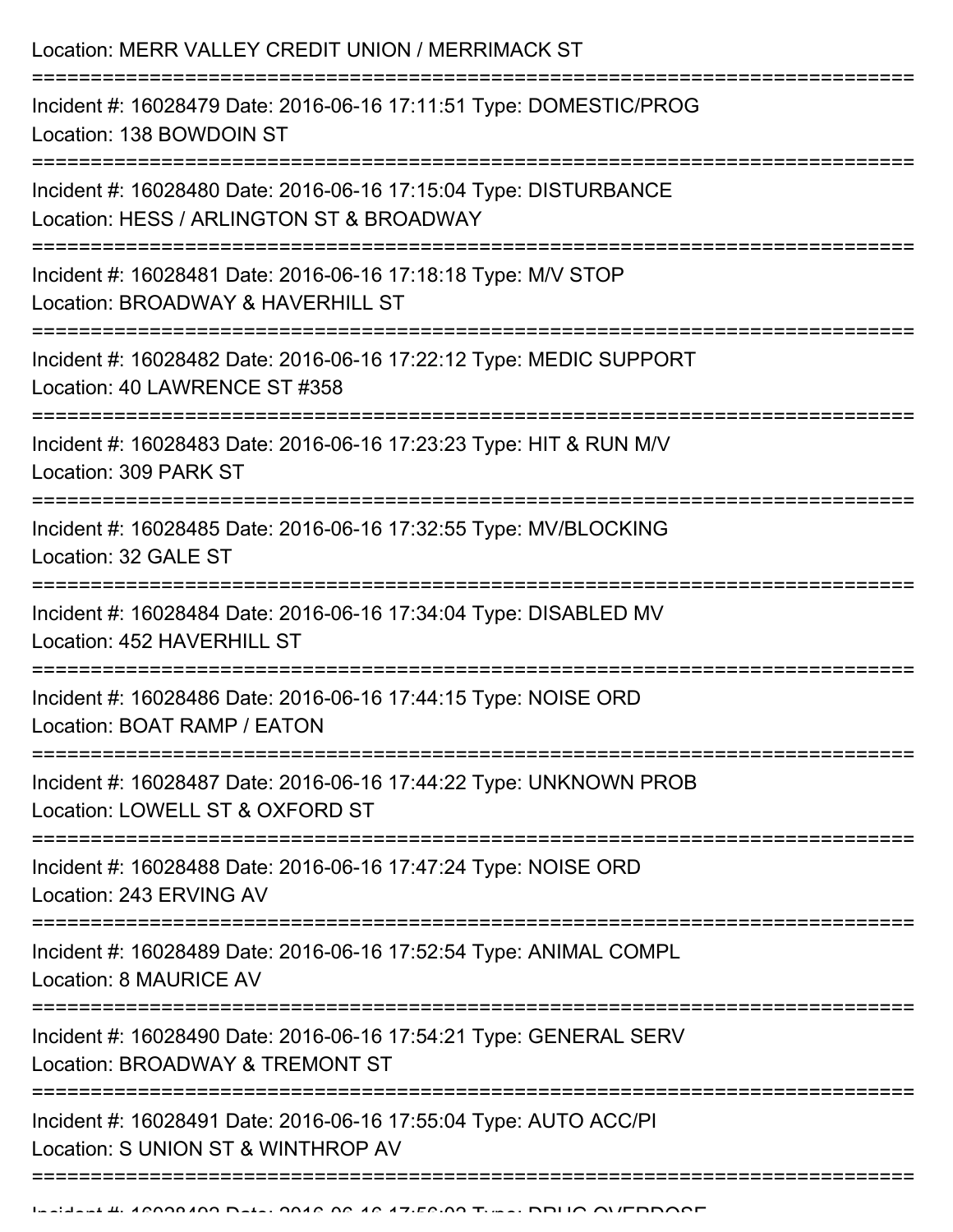| Location: PEMBERTON PARK / null                                                                                                  |
|----------------------------------------------------------------------------------------------------------------------------------|
| Incident #: 16028493 Date: 2016-06-16 17:58:04 Type: GENERAL SERV<br>Location: MARLBORO ST & S UNION ST                          |
| Incident #: 16028494 Date: 2016-06-16 18:01:17 Type: SUS PERS/MV<br>Location: 112 MARSTON ST                                     |
| Incident #: 16028495 Date: 2016-06-16 18:05:50 Type: GENERAL SERV<br>Location: 313 LOWELL ST                                     |
| Incident #: 16028496 Date: 2016-06-16 18:14:27 Type: 209A/SERVE<br>Location: 252 S BROADWAY                                      |
| Incident #: 16028497 Date: 2016-06-16 18:16:15 Type: 209A/SERVE<br>Location: 73 BROOKFIELD ST                                    |
| .----------------------------------<br>Incident #: 16028498 Date: 2016-06-16 18:17:32 Type: WOMAN DOWN<br>Location: 8 MELROSE ST |
| Incident #: 16028499 Date: 2016-06-16 18:20:13 Type: DOMESTIC/PROG<br>Location: 450 LOWELL ST                                    |
| Incident #: 16028500 Date: 2016-06-16 18:25:15 Type: THREATS<br>Location: 11 DIAMOND ST                                          |
| Incident #: 16028501 Date: 2016-06-16 18:28:25 Type: M/V STOP<br>Location: DORCHESTER ST & WINTHROP AV                           |
| Incident #: 16028502 Date: 2016-06-16 18:31:00 Type: NOISE ORD<br>Location: 237 JACKSON ST                                       |
| Incident #: 16028503 Date: 2016-06-16 18:31:12 Type: M/V STOP<br>Location: BRADFORD ST & FRANKLIN ST                             |
| Incident #: 16028504 Date: 2016-06-16 18:36:04 Type: DK (DRUNK)<br>Location: LOWELL ST & OXFORD ST                               |
| Incident #: 16028505 Date: 2016-06-16 18:38:37 Type: MV/BLOCKING<br>Location: 0 BROADWAY                                         |
|                                                                                                                                  |

Incident #: 16028506 Date: 2016-06-16 18:52:54 Type: M/V STOP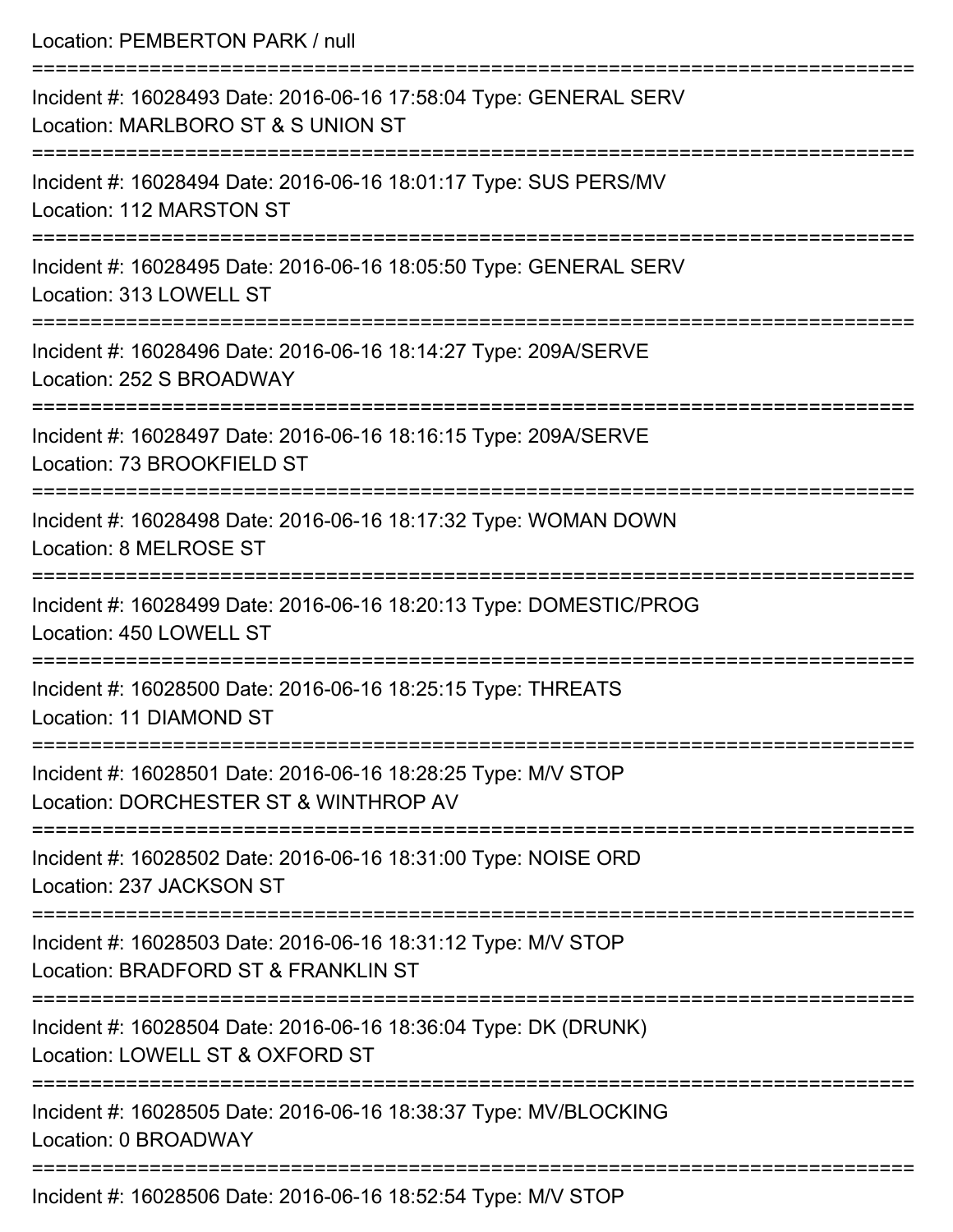| Incident #: 16028508 Date: 2016-06-16 19:07:43 Type: NOISE ORD<br>Location: 132 BAILEY ST FL 3                    |
|-------------------------------------------------------------------------------------------------------------------|
| Incident #: 16028507 Date: 2016-06-16 19:07:44 Type: INVESTIGATION<br>Location: 112 MARSTON ST                    |
| Incident #: 16028509 Date: 2016-06-16 19:18:45 Type: MV/BLOCKING<br>Location: 115 MELVIN ST                       |
| Incident #: 16028510 Date: 2016-06-16 19:22:37 Type: NOISE ORD<br>Location: 1 PLEASANT TER                        |
| Incident #: 16028511 Date: 2016-06-16 19:35:23 Type: DISTURBANCE<br>Location: VECINA BEAUTY SUPPLY / 196 BROADWAY |
| Incident #: 16028512 Date: 2016-06-16 19:47:36 Type: LARCENY/PROG<br>Location: 139 NEWTON ST                      |
| Incident #: 16028513 Date: 2016-06-16 19:50:31 Type: MEDIC SUPPORT<br>Location: 50 ISLAND ST #520                 |
| Incident #: 16028514 Date: 2016-06-16 19:57:12 Type: SUS PERS/MV<br>Location: BROADWAY & LOWELL ST                |
| Incident #: 16028515 Date: 2016-06-16 19:59:05 Type: A&B PAST<br>Location: 235 BROADWAY                           |
| Incident #: 16028516 Date: 2016-06-16 20:03:39 Type: M/V STOP<br>Location: EVERETT ST & ROWE ST                   |
| Incident #: 16028517 Date: 2016-06-16 20:05:19 Type: M/V STOP<br>Location: 90 LOWELL ST                           |
| Incident #: 16028518 Date: 2016-06-16 20:05:51 Type: SEX OFF. PAST<br>Location: 24 CHESTER ST                     |
| Incident #: 16028519 Date: 2016-06-16 20:18:29 Type: NEIGHBOR PROB<br>Location: 26 FALMOUTH ST FL 1               |
| Incident #: 16028520 Date: 2016-06-16 20:26:22 Type: NOISE ORD                                                    |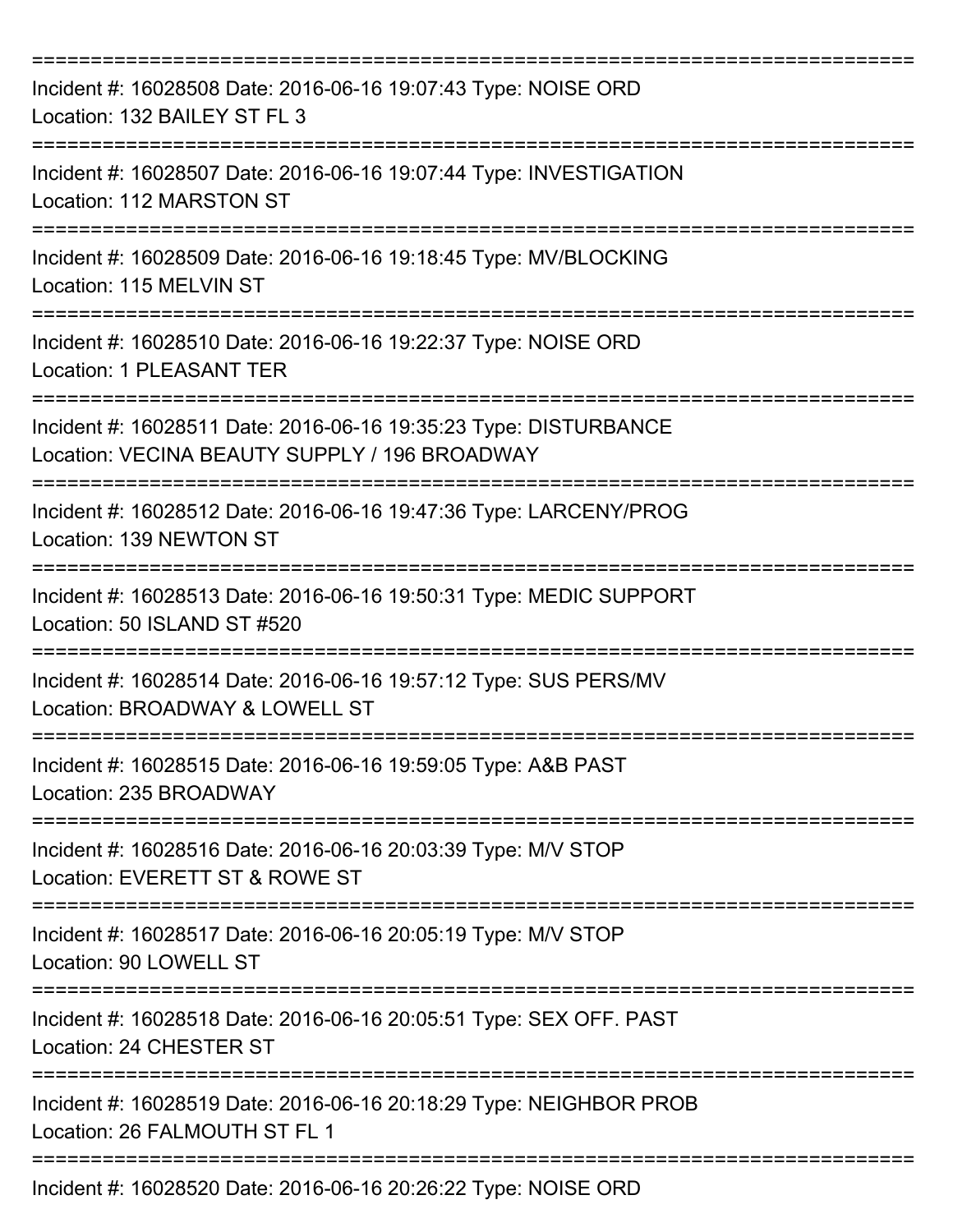| Incident #: 16028521 Date: 2016-06-16 20:30:34 Type: LIC PLATE STO<br><b>Location: WEST ST</b>                 |
|----------------------------------------------------------------------------------------------------------------|
| Incident #: 16028522 Date: 2016-06-16 20:32:10 Type: M/V STOP<br>Location: LOWELL ST & MARGIN ST               |
| Incident #: 16028523 Date: 2016-06-16 20:48:27 Type: NOISE ORD<br>Location: HAFFNERS CAR WASH / PARKER ST      |
| Incident #: 16028524 Date: 2016-06-16 21:00:28 Type: LARCENY/PAST<br>Location: 68 MYRTLE ST FL 1               |
| Incident #: 16028525 Date: 2016-06-16 21:22:10 Type: TOW/REPOSSED<br>Location: 5 WASHINGTON ST                 |
| Incident #: 16028527 Date: 2016-06-16 21:23:10 Type: DOMESTIC/PROG<br>Location: 31 JACKSON ST #6               |
| Incident #: 16028526 Date: 2016-06-16 21:23:11 Type: DOMESTIC/PROG<br>Location: 31 JACKSON ST #6<br>========== |
| Incident #: 16028528 Date: 2016-06-16 21:29:26 Type: TRESPASSING<br>Location: HIGH STREET POOL / HIGH          |
| Incident #: 16028529 Date: 2016-06-16 21:33:15 Type: M/V STOP<br>Location: BROADWAY & METHUEN ST               |
| Incident #: 16028530 Date: 2016-06-16 21:38:15 Type: ALARM/BURG<br>Location: 14 N BOYLSTON ST                  |
| Incident #: 16028531 Date: 2016-06-16 21:51:48 Type: NOISE ORD<br>Location: HAFFNERS CAR WASH / 330 S BROADWAY |
| Incident #: 16028532 Date: 2016-06-16 21:59:46 Type: LARCENY/PAST<br>Location: 39 WASHINGTON ST                |
| Incident #: 16028533 Date: 2016-06-16 22:03:07 Type: M/V STOP<br>Location: ESSEX ST & LAWRENCE ST              |
| Incident #: 16028534 Date: 2016-06-16 22:05:25 Type: M/V STOP                                                  |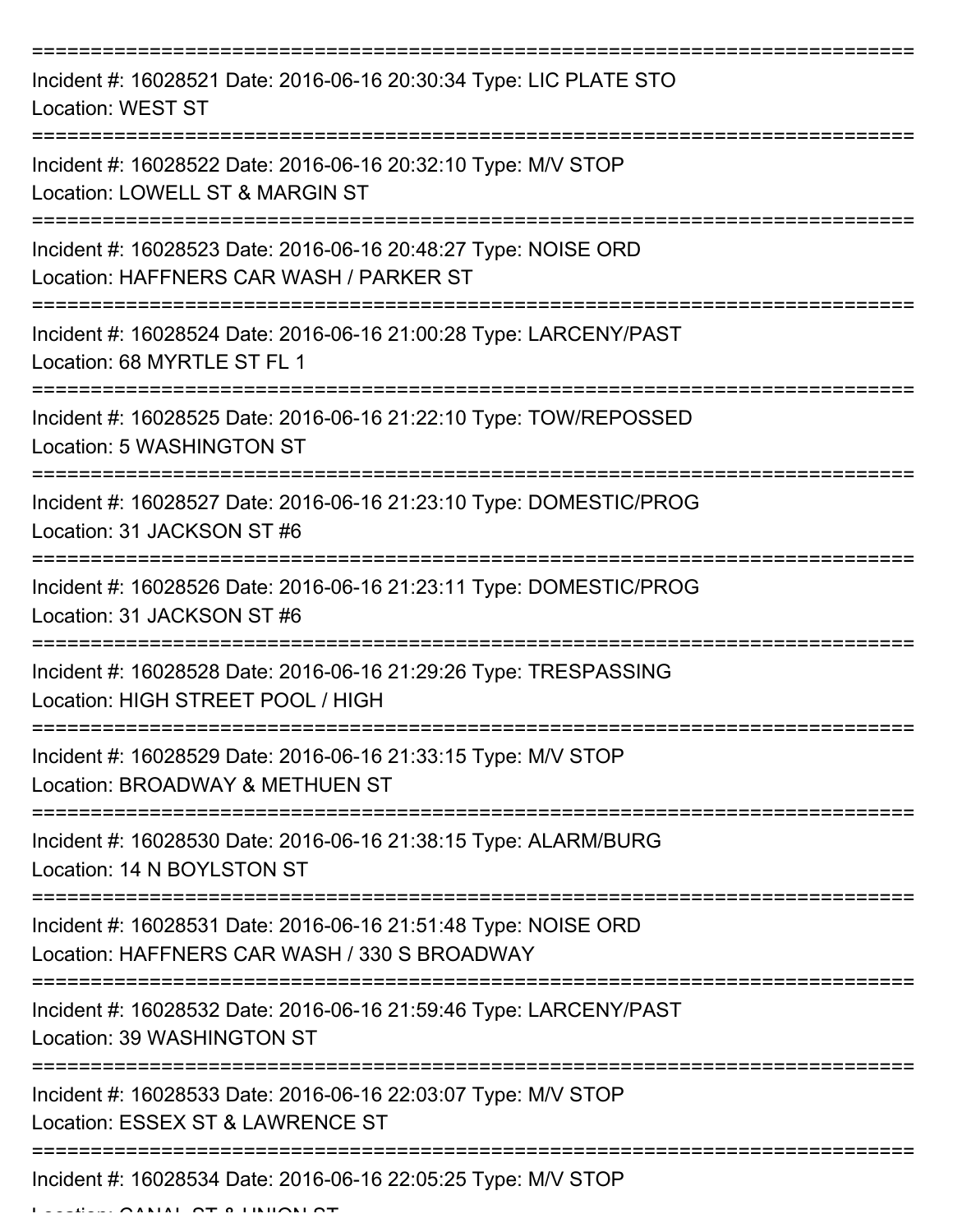| Incident #: 16028535 Date: 2016-06-16 22:17:41 Type: FIRE WORKS<br>Location: FARNHAM ST & FOSTER ST            |
|----------------------------------------------------------------------------------------------------------------|
| Incident #: 16028536 Date: 2016-06-16 22:18:33 Type: NOISE ORD<br>Location: 20 SUMMER ST                       |
| Incident #: 16028537 Date: 2016-06-16 22:36:24 Type: M/V STOP<br>Location: 15 CROSS ST                         |
| Incident #: 16028538 Date: 2016-06-16 22:46:39 Type: NOISE ORD<br>Location: WARWICK CT & PLYMOUTH              |
| Incident #: 16028539 Date: 2016-06-16 23:06:02 Type: M/V STOP<br>Location: 90 LOWELL ST                        |
| Incident #: 16028540 Date: 2016-06-16 23:19:52 Type: M/V STOP<br>Location: ALLSTON ST & HIGH ST                |
| Incident #: 16028541 Date: 2016-06-16 23:24:47 Type: DRUG VIO<br>Location: 7-11 / 360 BROADWAY                 |
| Incident #: 16028542 Date: 2016-06-16 23:26:17 Type: ALARM/BURG<br>Location: SANTOS GROCERY / 232 HAMPSHIRE ST |
| Incident #: 16028543 Date: 2016-06-16 23:26:33 Type: ALARM/BURG<br>Location: 347 LAWRENCE ST                   |
| Incident #: 16028545 Date: 2016-06-16 23:31:38 Type: A&B PAST<br>Location: CANTON ST & PROSPECT ST             |
| Incident #: 16028544 Date: 2016-06-16 23:33:09 Type: NOISE ORD<br>Location: FARNHAM ST & FOSTER ST             |
| Incident #: 16028546 Date: 2016-06-16 23:34:39 Type: DRUG VIO<br>Location: 361 BROADWAY                        |
| Incident #: 16028547 Date: 2016-06-16 23:58:31 Type: SUS PERS/MV<br>Location: 26 WESTCHESTER DR                |
|                                                                                                                |